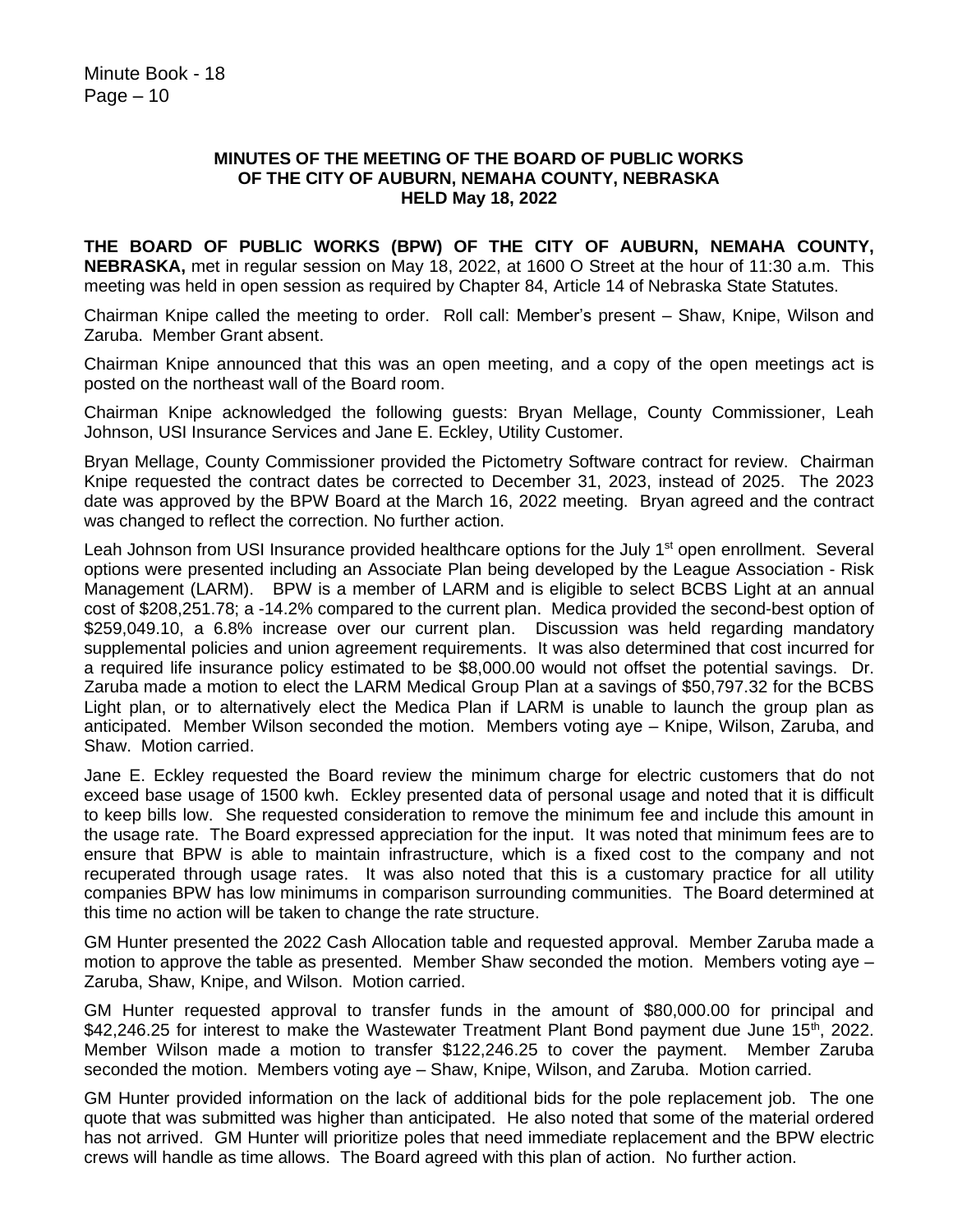GM Hunter requested authorization to purchase a water line freezer that would cost approximately \$4,000.00. The unit will freeze water in the pipes to allow repairs to be made on lines that cannot be shut off at the curb stop. He noted the advantages to this include minimal disruption to the main lines and can reduce the need to dig up lines located under the streets. Member Zaruba made a motion to purchase the water line freezer. Member Shaw seconded the motion. Members voting aye – Knipe, Wilson, Shaw, and Knipe. Motion carried.

GM Hunter presented a quote provided by SCANTRON for a cloud-based backup software. Discussion was held regarding the benefits of changing from our current system. Member Zaruba made a motion to accept the software at an annual cost of \$5,932.80 plus a one-time setup fee of \$1,378.30. Member Wilson seconded the motion. Members voting aye – Wilson, Zaruba, Shaw and Knipe. Motion carried.

GM Hunter provided information on water damage to the Power Plant building. Estimates were received for tuckpointing and spray foaming. Discussion was held on tuckpointing the area at a cost of \$18,000.00, versus spray foam for \$6,000.00. The Board requested additional bids to tuckpoint the area in need of repair.

AFM Westhart presented the standard financial reports to the Board. Member Zaruba made a motion to accept the financial reports as presented. Member Wilson seconded the motion. Members voting aye – Shaw, Knipe, Wilson and Zaruba. Motion carried.

AFM Westhart asked for any objections or exceptions to the General Consent Items listed under Agenda Item #14.

Approve the previous meeting's minutes and dispense with the reading of the same.

- a) Approve monthly compensation of officers, management, and employees as previously fixed by the Board.
- b) Approve, ratify, and allow the following checks, recommended transfers and claims submitted for payment during the month.
- c) Approval of delinquent water and wastewater accounts.
- d) Transfer funds from E-W-WW Revenue funds into checking for expenses, plus the routine interdepartmental transfers in the amount of \$565,000.00.
- e) Approve Free Services Report.

| oncore winter requiring the month of April |           |
|--------------------------------------------|-----------|
| Airstream Heating & Cooling                | 12.20     |
| <b>AKRS Equipment</b>                      | 721.62    |
| <b>All Needs</b>                           | 82.74     |
| Altec Industries Inc                       | 49.26     |
| American Recycling & Sanitation            | 15,981.48 |
| Ameritas Life Insurance Corp               | 250.00    |
| <b>Aramark Uniform</b>                     | 1,604.14  |
| Auburn Family Health Center PC             | 182.00    |
| B 103                                      | 152.00    |
| <b>Baird Holm LLP</b>                      | 1,753.12  |
| Beard's Salvage                            | 177.89    |
| <b>Blackburn Manufacturing</b>             | 235.35    |
| <b>Board Of Public Works</b>               | 18,159.50 |
| <b>Border States Industries Inc</b>        | 76,279.79 |
| Broxon, Ricky                              | 208.04    |
| Capital Business Systems, Inc              | 417.97    |
| Capital One Spark Business                 | 1,408.57  |
| Caselle Inc                                | 1,883.00  |
| <b>CCS Inc</b>                             | 6,600.00  |

Checks written during the month of April

| City of Auburn                     | 10,535.01 |
|------------------------------------|-----------|
| Concrete Industries Inc            | 712.55    |
| <b>County Publications</b>         | 105.45    |
| <b>Credit Information Services</b> | 23.90     |
| <b>DHHS State of Nebraska</b>      | 220.00    |
| Dutton-Lainson Company             | 1,071.73  |
| Eggers Brothers Inc                | 385.12    |
| Electro Industries / Gauge Tech    | 3,598.50  |
| <b>Envirodyne Systems Inc</b>      | 18,921.00 |
| <b>Frontier Cooperative</b>        | 1,312.50  |
| Gardner Denver Inc                 | 7,520.00  |
| <b>Glenn's Corner Market</b>       | 113.28    |
| Graham, Austin Terry               | 268.13    |
| Grainger Inc                       | 306.87    |
| <b>Great Plains Lawn Care</b>      | 680.00    |
| Hawkins Inc                        | 2,046.26  |
| <b>HDR Engineering Inc</b>         | 6,070.88  |
| <b>HireRight Solutions LLC</b>     | 112.24    |
| <b>HOA Solutions Inc</b>           | 319.50    |
|                                    |           |